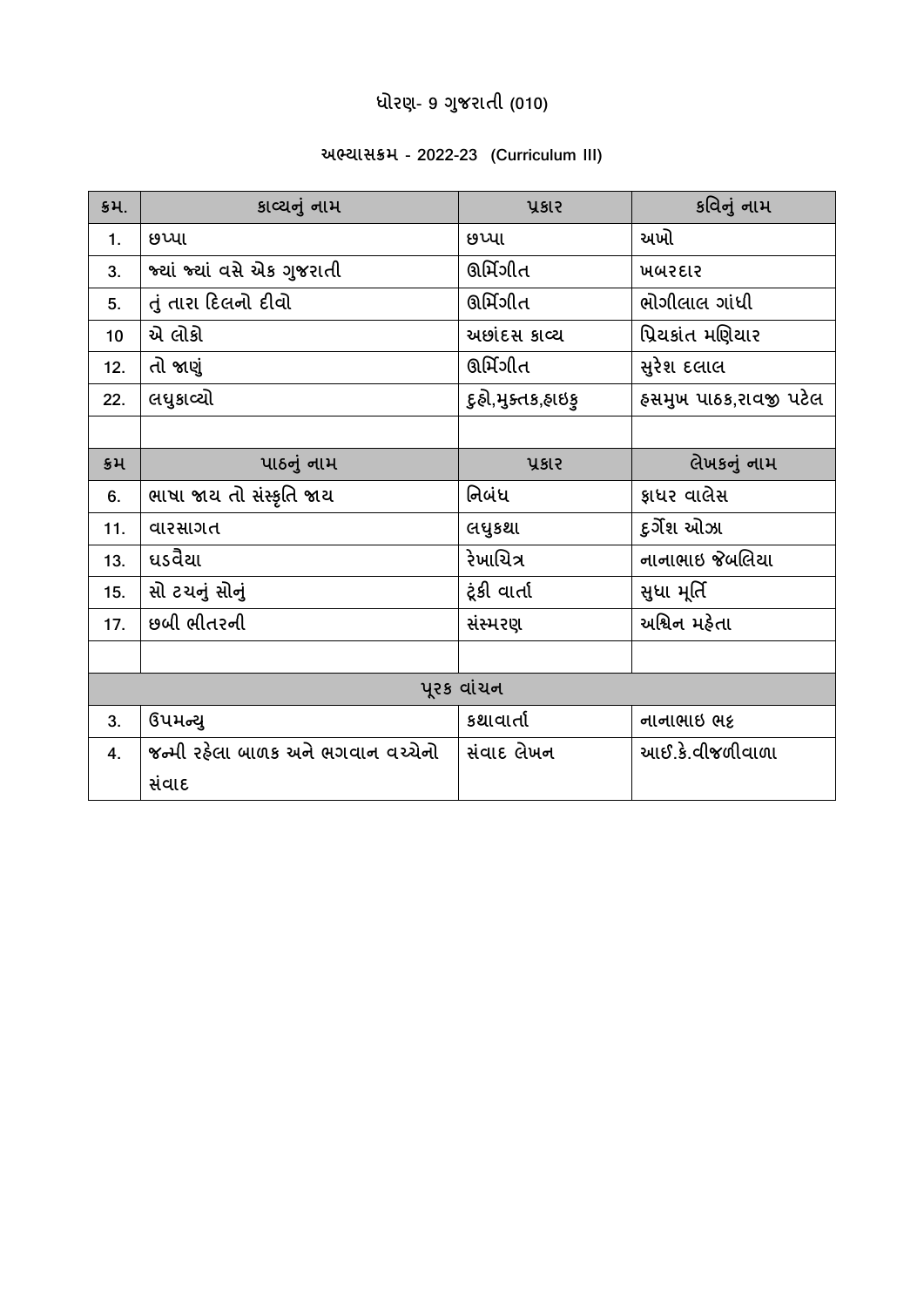#### **Question Paper Design,2022-23**

# **Class IX- Gujarati (Code No.010)**

| <b>Section</b>                       | <b>Details of Topics</b>                                                                        | <b>Type of</b>   | No.of            | <b>Total</b>         |  |
|--------------------------------------|-------------------------------------------------------------------------------------------------|------------------|------------------|----------------------|--|
|                                      |                                                                                                 | <b>Questions</b> | <b>Questions</b> | <b>Marks</b>         |  |
|                                      | PART A                                                                                          |                  |                  | 40                   |  |
| Reading                              | Question from unseen prose passage                                                              | M.C.Q.           | 05               | $5\times1=5$         |  |
| (16 Marks)                           | Question from unseen prose passage                                                              | M.C.Q.           | 06               | $6 \times 1 = 6$     |  |
|                                      | Question from unseen prose poetry                                                               | M.C.Q.           | 05               | $5 \times 1 = 5$     |  |
|                                      |                                                                                                 |                  |                  |                      |  |
| Literature                           | Question from Prose & Poetry (Any Four)                                                         | M.C.Q.           | 04               | $4 \times 2 = 8$     |  |
| (08 Marks)                           |                                                                                                 |                  |                  |                      |  |
| Applied                              | Pronoun (2 out of 3)                                                                            | M.C.Q            | 02               | $2 \times 1 = 2$     |  |
| Grammar                              | Conjunction (2 out of 4)                                                                        | M.C.Q            | 02               | $2 \times 1 = 2$     |  |
| (16 Marks)                           | (Sanyojak – તો,અને,એટલે,જ્યારે-ત્યારે)                                                          |                  |                  |                      |  |
|                                      | Synonyms from the text book (3 out of 4)                                                        | M.C.Q            | 03               | $3 \times 1 = 3$     |  |
|                                      | Antonyms from the text book (3 out of 4)                                                        | M.C.Q            | 03               | $3 \times 1 = 3$     |  |
|                                      | Idioms from the text book<br>(2 out of 4)                                                       | M.C.Q            | 02               | $2 \times 1 = 2$     |  |
|                                      | (2 out of 3)<br>Gender                                                                          | M.C.Q            | 02               | $2 \times 1 = 2$     |  |
|                                      | <b>Correct the Sentences</b><br>(2 out of 4)                                                    | M.C.Q            | 02               | $2 \times 1 = 2$     |  |
|                                      |                                                                                                 |                  |                  |                      |  |
|                                      | PART B                                                                                          |                  |                  | 40                   |  |
| Literature                           | <b>Poetry</b>                                                                                   |                  |                  |                      |  |
| (22 Marks)                           | Poetry Comprehension (From the text)<br>(2 out of 3)                                            | V.S.A.           | 02               | $2 \times 1 = 2$     |  |
|                                      | Answer in two/three sentences (4 out of 5)                                                      | S.A.             | 04               | $4 \times 2 = 8$     |  |
|                                      | <b>Prose</b>                                                                                    |                  |                  |                      |  |
|                                      | Prose Comprehension (From Purak Vachan)<br>(3 out of 4)                                         | V.S.A.           | 03               | $3 \times 1 = 3$     |  |
|                                      | Answer in detail (3 out of 5)                                                                   | L.A.             | 03               | $3 \times 3 = 9$     |  |
|                                      |                                                                                                 |                  |                  |                      |  |
| Effective<br>Writing<br><b>Skill</b> | Essay of at least 200 words on contemporary<br>issues, Choice will be provided.<br>(1 out of 3) | L.A.             | 01               | $1 \times 7 = 7$     |  |
| (18 Marks)                           | Story building from given points                                                                | L.A.             | 01               | $1\times 6=6$        |  |
|                                      | Official Letter (Application, Compliant)<br><b>OR</b>                                           | L.A.             | 01               | $1\times5=5$         |  |
|                                      | Advertisement                                                                                   |                  |                  |                      |  |
|                                      |                                                                                                 |                  |                  |                      |  |
| <b>Total</b>                         |                                                                                                 |                  |                  | 80-Marks<br>20 Marks |  |
| <b>Internal</b>                      |                                                                                                 |                  |                  |                      |  |

**Prescribed Text Book : 'Gujarati' (Dwitiya Bhasha) for class IX (Ed.2016) published by Gujarat Rajya Shala Pathya Pustak Mandal Vidhyayan, Sector 10A, Gandhinagar, Gujarat.**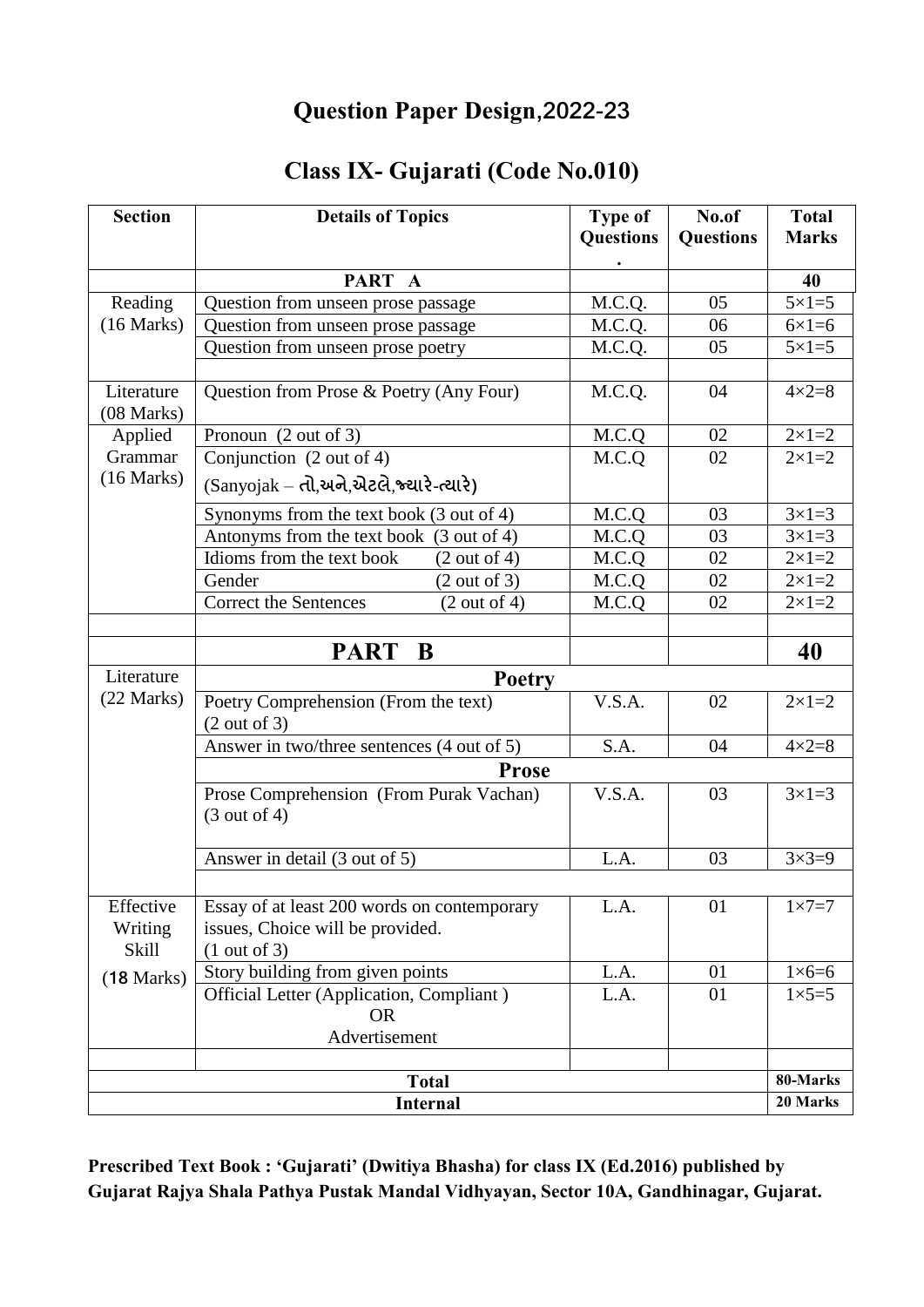**Internal Assessment- 20 Marks** 

**Periodic Written Test – 5 Marks (Total 3 Assessments in an academic year- Average of the best 2 to be taken for final marks submission)**

**Multiple Assessment – 5 Marks (Teachers can decide as per the context towards addressing the goal of assessment)**

**Portfolios - 5 Marks (a collection of student work over time that provides evidence and reflections demonstrating knowledge, abilities & understanding)**

**Subject Enrichment Activities – 5 Marks (Listening & Speaking Skill –eg. Reading Comprehension, Follow the directions, Relay the message, Elocution, Debate etc. )**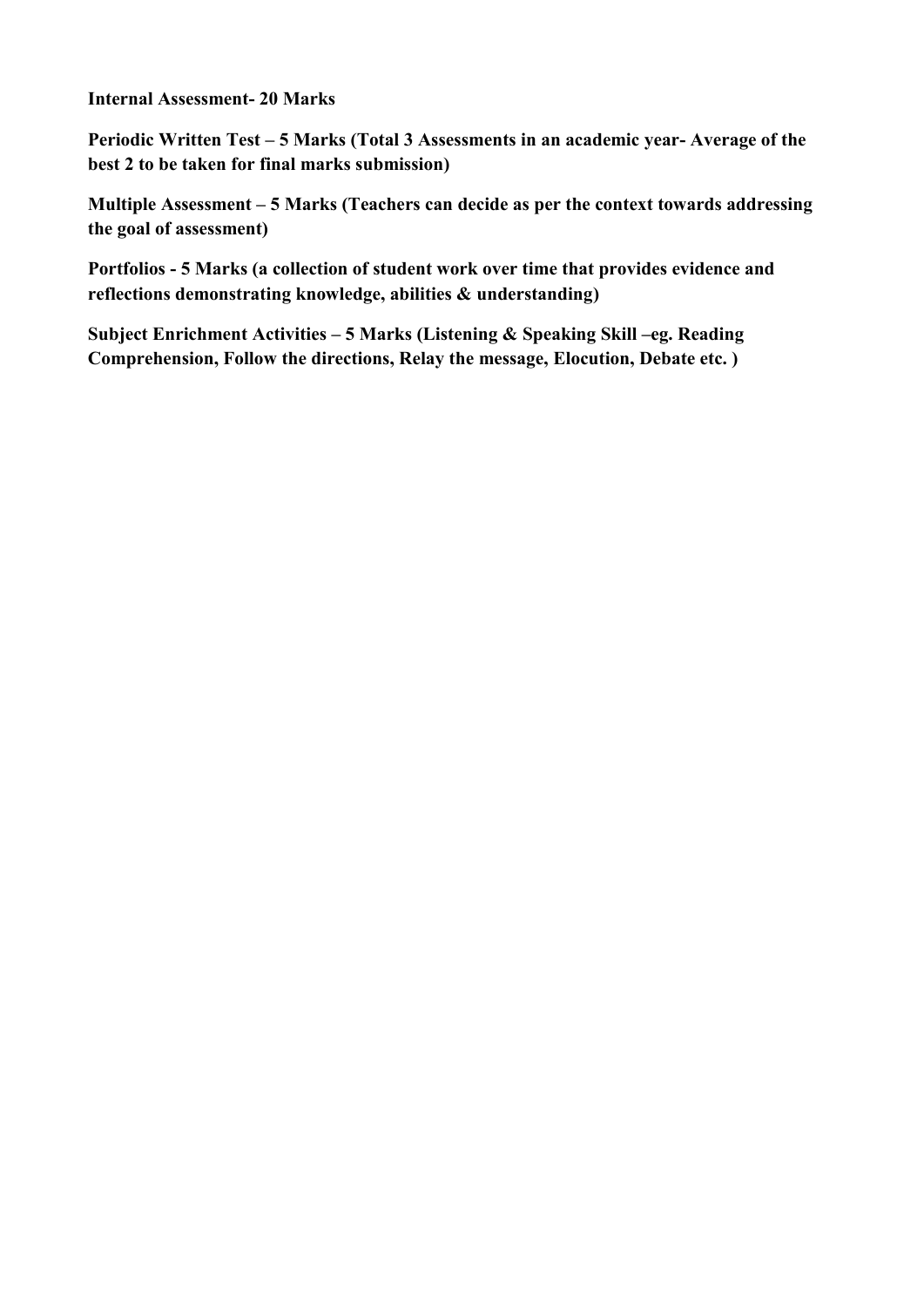# **ધોરણ- 10 ગજુ રાતી (010)**

## **અભ્યાસક્રમ - 2022-23 ( Curriculum III)**

| \$4.       | કાવ્યનું નામ                 | <b>ysis</b>       | કવિનું નામ         |  |  |
|------------|------------------------------|-------------------|--------------------|--|--|
| 1.         | મોરલી                        | પદ                | મીરાંબાઈ           |  |  |
| 4.         | જીવન અંજલી થાજો              | પ્રાર્થના         | કરસનદાસ માણેક      |  |  |
| 9.         | હ્રાથ મેળવીએ                 | ઊર્મિકાવ્ય        | નિરંજન ભગત         |  |  |
| 11.        | દીવાનખાનામાં                 | અછાંદસ કાવ્ય      | <b>ual नायs</b>    |  |  |
| 15.        | તે બેસે અહીં                 | ગઝલ               | સ્નેહી પરમાર       |  |  |
| 18.        | લધુકાવ્યો                    | દુઠા,મુક્તક,ઠાઇકુ |                    |  |  |
|            |                              |                   |                    |  |  |
| ક્રમ       | પાઠનું નામ                   | ysie              | લેખકનું નામ        |  |  |
| 3.         | પ્રયાણ                       | નવલકથા અંશ        | રમણભાઈ નીલકંઠ      |  |  |
| 6.         | સામગ્રી તો સમાજની જ છે ને?   | પ્રસંગકથા         | વિકાસ શર્મા        |  |  |
| 8.         | સુરજ તો બધે જ સરખો           | હ્રાસ્ય નિબંધ     | વિનોદ ભદ્          |  |  |
| 12.        | ઝબક જ્યોત                    | એકાંકી            | કૃષ્ણલાલ શ્રીધરાણી |  |  |
| 14.        | જેઠીબાઈ                      | લોકકથા            | દુલેરાય કારાણી     |  |  |
| 17.        | ટિફિન                        | લધુકશા            | પ્રેમજી પટેલ       |  |  |
|            |                              |                   |                    |  |  |
| પુરક વાંચન |                              |                   |                    |  |  |
| 1.         | ભારતીય સંસ્કૃતિના જ્ચોતિર્ધર | રેખાચિત્ર         | કુમારપાળ દેસાઈ     |  |  |
| 2.         | અનોખુ મૈત્રીપર્વ             | પ્રાણીકથા         | ફિમાંશી શેલત       |  |  |
| 3.         | સત્યવ્રત                     | વાર્તા            | ઉમાશંકર જોશી       |  |  |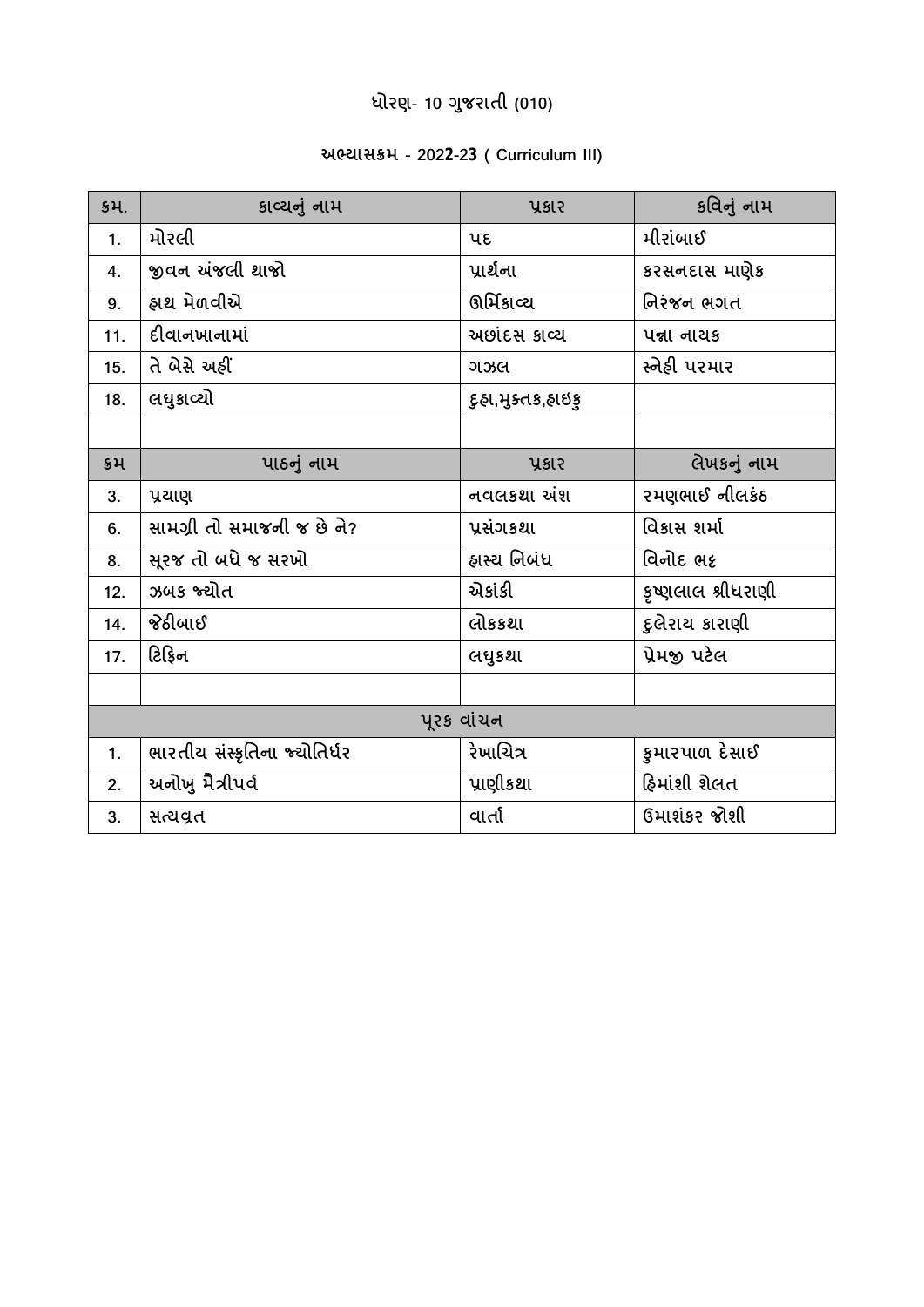## **Question Paper Design, 2020-21**

## **Class X- Gujarati (Code No.010)**

| <b>Section</b>           | <b>Details of Topics</b>                          | <b>Type of</b><br><b>Questions</b> | No.of<br><b>Questions</b> | <b>Total</b><br><b>Marks</b> |  |
|--------------------------|---------------------------------------------------|------------------------------------|---------------------------|------------------------------|--|
|                          |                                                   |                                    |                           |                              |  |
|                          | PART A                                            |                                    |                           | 40                           |  |
| Reading                  | Question from unseen prose passage                | M.C.Q.                             | 05                        | $5\times1=5$                 |  |
| (16 Marks)               | Question from unseen prose passage                | M.C.Q.                             | 06                        | $6\times1=6$                 |  |
|                          | Question from unseen prose poetry                 | M.C.Q.                             | 05                        | $5\times1=5$                 |  |
|                          |                                                   |                                    |                           |                              |  |
| Literature<br>(08 Marks) | Question from Prose & Poetry (Any Four)           | M.C.Q.                             | 04                        | $4 \times 2 = 8$             |  |
| Applied                  | Idioms from the text book $(4 \text{ out of } 5)$ | M.C.Q                              | 04                        | $4 \times 1 = 4$             |  |
| Grammar                  | Give one word for Many (4 out of 5)               | M.C.Q                              | 04                        | $4 \times 1 = 4$             |  |
| (16 Marks)               | Do as directed :-                                 | M.C.Q                              | 04                        | $4\times1=4$                 |  |
|                          | Synonyms & Antonyms from the text book            |                                    |                           |                              |  |
|                          | (4 out of 5)                                      |                                    |                           |                              |  |
|                          | <b>Correct the Sentences</b>                      | M.C.Q                              | 04                        | $4\times1=4$                 |  |
|                          | Prepositional suffix (Anug-Namyogi)               |                                    |                           |                              |  |
|                          | (4 out of 5)                                      |                                    |                           |                              |  |
|                          |                                                   |                                    |                           |                              |  |
|                          | PART B                                            |                                    |                           | 40                           |  |
| Literature               | <b>Poetry</b>                                     |                                    |                           |                              |  |
| (22 Marks)               | Poetry Comprehension (From the text)              | V.S.A.                             | 02                        | $2 \times 1 = 2$             |  |
|                          | (2 out of 3)                                      |                                    |                           |                              |  |
|                          | Answer in two/three sentences (4 out of 5)        | S.A.                               | 04                        | $4 \times 2 = 8$             |  |
|                          | <b>Prose</b>                                      |                                    |                           |                              |  |
|                          | Prose Comprehension (From Purak Vachan)           | V.S.A.                             | 03                        | $3\times1=3$                 |  |
|                          | (3 out of 4)                                      |                                    |                           |                              |  |
|                          |                                                   |                                    |                           |                              |  |
|                          | Answer in detail (3 out of 5)                     | L.A.                               | 03                        | $3 \times 3 = 9$             |  |
|                          |                                                   |                                    |                           |                              |  |
| Effective                | Essay of at least 200 words on contemporary       | L.A.                               | 01                        | $1 \times 7 = 7$             |  |
| Writing                  | issues, Choice will be provided.                  |                                    |                           |                              |  |
| Skill                    | (1 out of 3)                                      |                                    |                           |                              |  |
| (18 Marks)               | Story building from given points                  | L.A.                               | 01                        | $1\times 6=6$                |  |
|                          | Official Letter (Application, Compliant)          | L.A.                               | 01                        | $1\times5=5$                 |  |
|                          | <b>OR</b>                                         |                                    |                           |                              |  |
|                          | Advertisement                                     |                                    |                           |                              |  |
|                          |                                                   |                                    |                           | 80-Marks                     |  |
| <b>Total</b>             |                                                   |                                    |                           |                              |  |
| <b>Internal</b>          |                                                   |                                    |                           |                              |  |

**Prescribed Text Book : 'Gujarati' (Dwitiya Bhasha) for class X (Ed.2017) published by Gujarat Rajya Shala Pathya Pustak Mandal Vidhyayan, Sector 10A, Gandhinagar, Gujarat.**